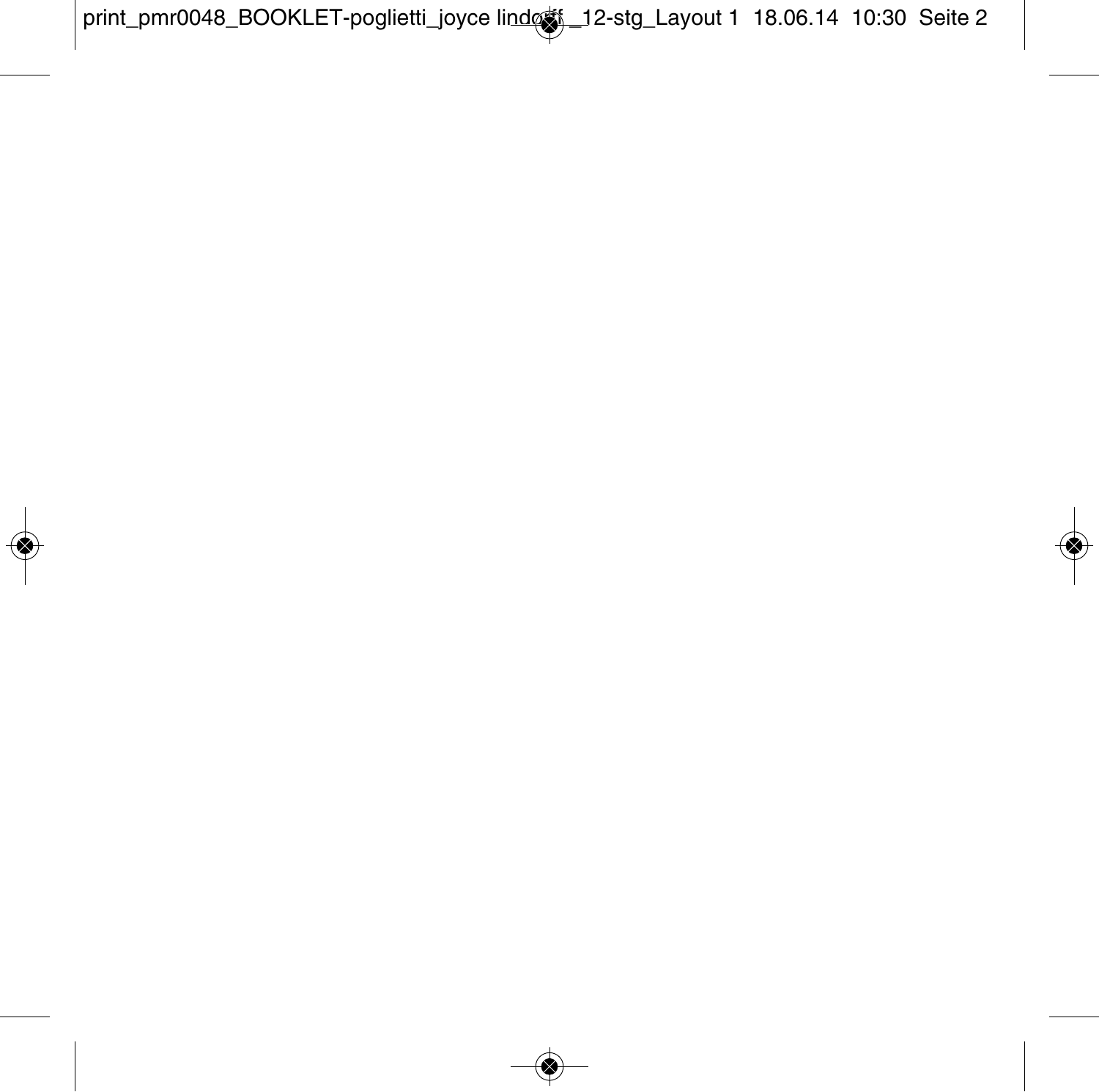**alessandro poglietti rossignolo** joyce lindorff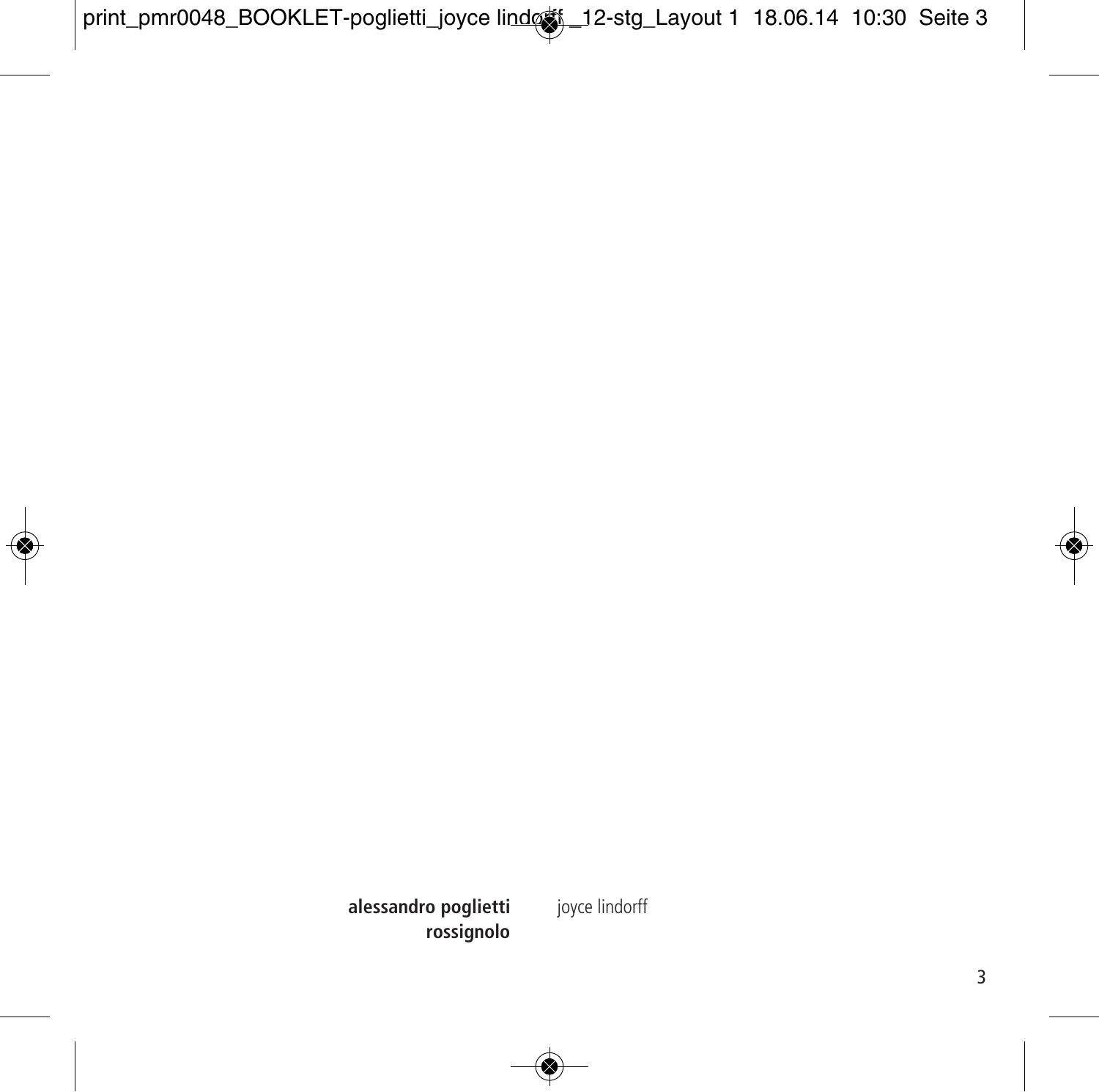## **Alessandro Poglietti (16??–1683) ROSSIGNOLO**

| 01 | Toccata   | 03:41 |
|----|-----------|-------|
| 02 | Canzona   | 02:04 |
| 03 | Allemande | 01:54 |
| 04 | Double 1  | 01:55 |
| 05 | Double 2  | 02:46 |
| 06 | Courente  | 01:58 |
| 07 | Double    | 01:33 |
| 08 | Sarabande | 01:44 |
| 09 | Double    | 01:47 |
| 10 | Gique     | 01:55 |
| 11 | Double    | 02:01 |

## **Aria Allemagna con alcuni Variationi Sopra l'Età della Maestà Vostra**

| Part 1                 | 00:58 |
|------------------------|-------|
| Part 2                 | 00:52 |
| Part 3                 | 00:53 |
| Soggetto Rivoltato     | 00:53 |
| Lyra                   | 00:59 |
| Part 6                 | 00:49 |
| Part 7                 | 00:49 |
| Böhmisch: Dudlsackh    | 01:03 |
| Hollandisch: Flagolett | 01:08 |
| Part 10                | 01:04 |
| Bayrishe Schalmay      | 01:07 |
| Part 12                | 00:44 |
|                        |       |

| 24 | Alter Weiber Conduct            | 02.18 |
|----|---------------------------------|-------|
| 25 | Hanackhen Ehrentantz            | 00:59 |
| 26 | Französische Baiselements       | 00:31 |
| 27 | Gaugler Sailtantz               | 01:38 |
| 28 | Pollnischer Sablschertz         | 00:54 |
| 29 | Soldaten Schwebelpfeif          | 01:17 |
| 30 | Ungarische Geigen               | 01:08 |
| 31 | Stevermarckher Horn             | 01:13 |
|    |                                 |       |
|    |                                 |       |
| 32 | Ricercar per lo Rossignolo      | 02:32 |
| 33 | Syncopatione del Ricercar       | 02:19 |
| 34 | Capriccio per lo Rossignolo     | 03:07 |
|    | Sopra'l Ricercar                |       |
| 35 | Aria bizzara del Rossignolo     | 01:36 |
| 36 | Imitatione del medesimo Uccello | 02:15 |
|    |                                 |       |

TT 56:30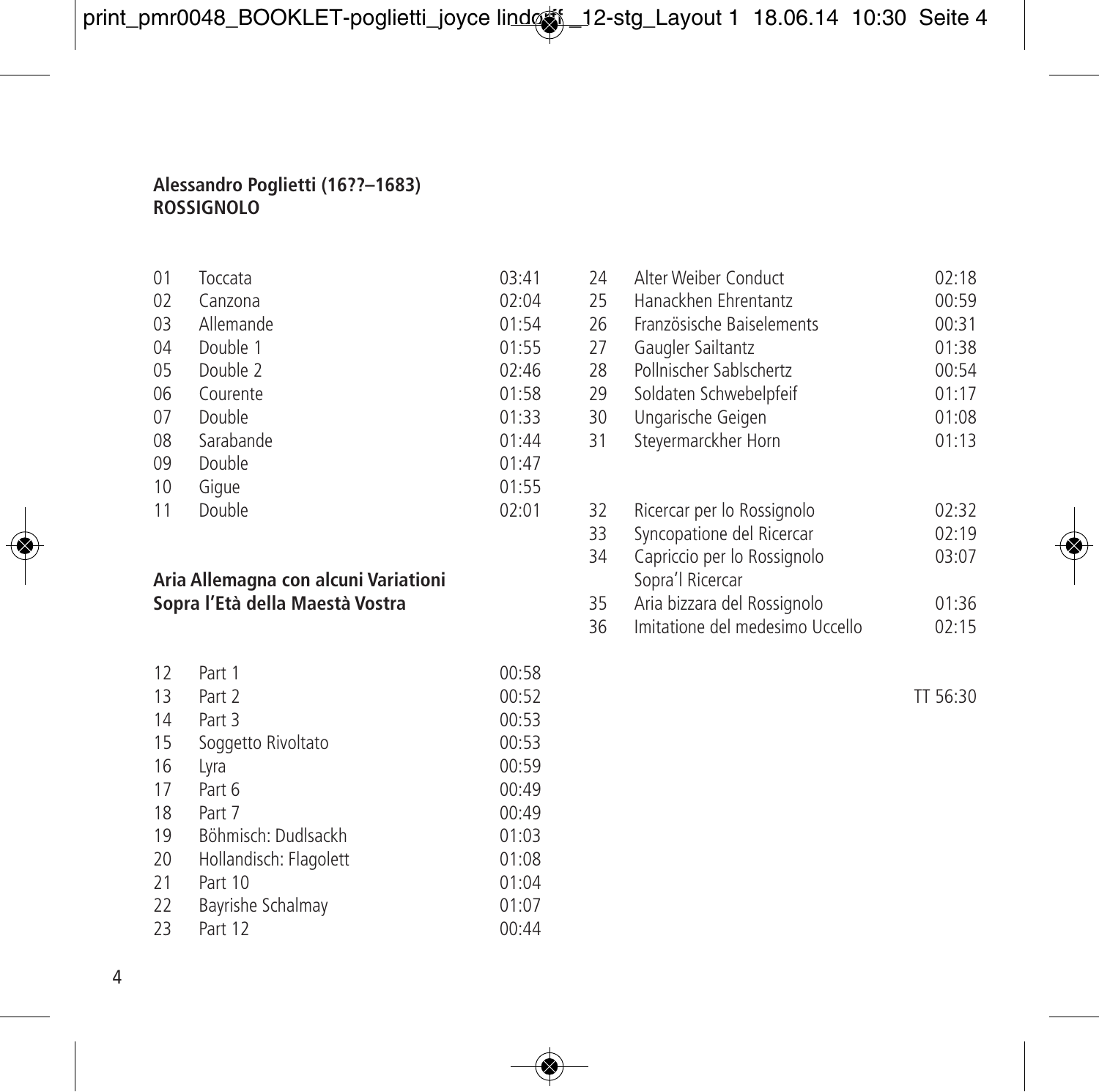**Joyce Lindorff,** harpsichord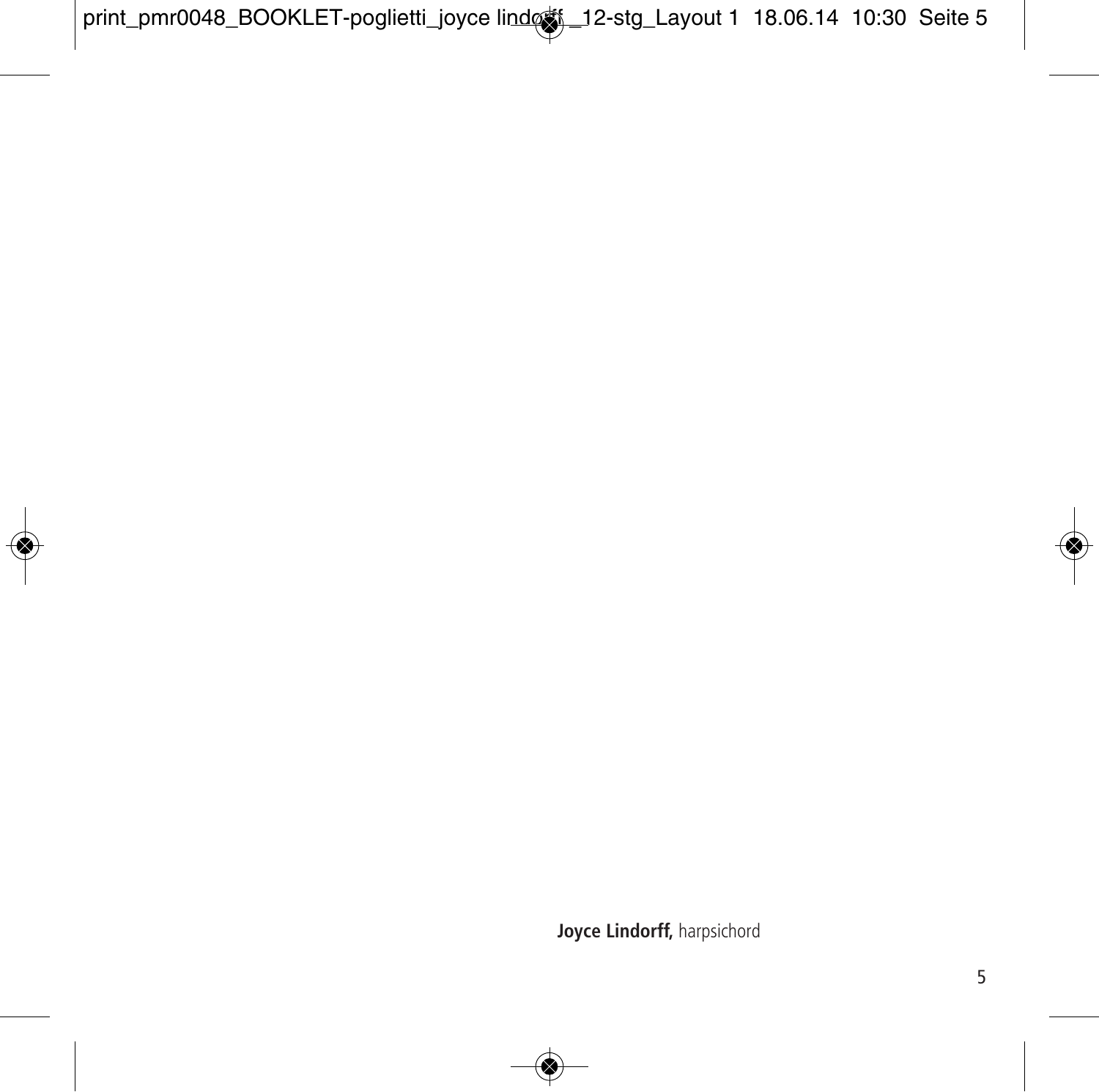## **Of Nature and Nations: Rossignolo (The Nightingale)**

The Empress Eleanore of Austria<sup>1</sup> could not have wished for a more magnificent gift to celebrate her marriage than Alessandro Poglietti's manuscript of Rossignolo. Born in Italy, Poglietti had been Court Organist to Leopold I since 16612. By 1677 his ear and pen had achieved a mastery of nuance capable of confirming him as an adopted son of virtually every national and even regional musical style of Europe. Nowhere is this more dramatically illustrated than in the pages of the visually and musically ornate gift to his empress, a colorful journey through the courts and villages of late 17th-century Europe, presided over by nature's master musician, the nightingale.

Poglietti lavished fanciful artistic design on his presentation manuscript. Inside its leather and gold cover, the title and dedication pages are filled with word, music and number play, in symbolic reference to the Austrian royal couple.

Alessandro Poglietti was thoroughly versed in counterpoint and every other aspect of 17th-century composition, as his *Compendium<sup>3</sup>* attests. But toward the end of this comprehensive pedagogical volume is a small catalog of fourteen incipits--bird songs and other descriptive motifs. Their beautiful calligraphy, lovingly decorated with obvious pleasure, confirms Poglietti's delight in achieving, through music, a fluency in the languages of nature, work and war. Two of these were included the following year in Rossignolo – the example of French style (the Courante) and the nightingale (the Capriccio). Indeed, he is best remembered for his keyboard works, the musical portraits of birds (Cries of the Hens and Roosters) and programmatic depictions of war (Toccatina on the Hungarian Rebellion). But Rossignolo demonstrates that his command of language extended beyond nature to the details of Italian and French art music as well as to a wide variety of European musical vernacular.

Poglietti scholar Friedrich W. Riedel wrote, "The keyboard writing in these pieces is unusually full and brilliant. By virtue of its overall structure, symbolic content and skillful handling of form and variation technique, Rossignolo must rank as one of the most important cycles in the literature of keyboard music4." Why then has Poglietti's masterpiece remained relatively unknown?

For all its treasures, Poglietti's work also offers its share of mysteries for the interpreter. Its very wealth of national styles eludes easy classification, presenting problems of stylistic interpretation. Questions of intended instrument, confusing rhythmic passages and the work's sheer length have perhaps added barriers to its performance. Poglietti's vision must be taken as unique – he anticipated not only François Couperin's experiments 50 years later, which wholeheartedly celebrated both the Italian and French styles (Les goûts réunis), but even ideas of our own time – the notion of a European community, perhaps, expressed in music, as well as Messiaen's passion for the musical art and science of birdsong. Poglietti mirrors the actual song of the nightingale in every detail: its long opening pure tones; its exceedingly accurate and successively complex rhythmic subdivisions; the rich elegance of its trills and chirps; even the silences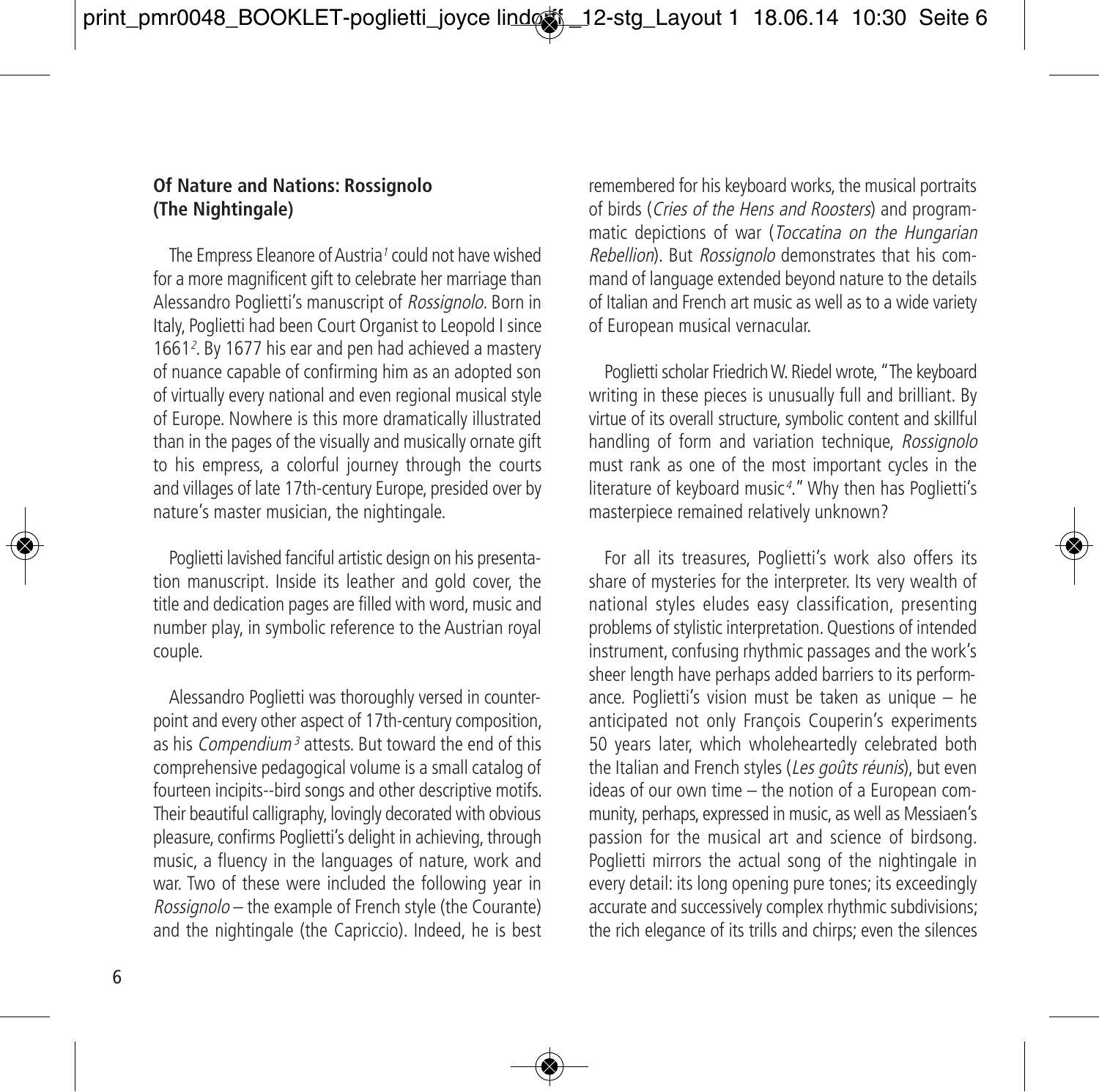between. Thus the songbird itself turns out to be the best reference on the work's occasionally perplexing riddles of texture, ornament and rhythm.

Poglietti introduces Rossianolo with two movements in his mother tongue. The characteristically Italian Toccata, alternately free and imitative, ends in a flourish of rhythmic abandon. The Canzona contains some of the loveliest counterpoint of the work.

Each dance of the suite which follows displays convincingly French harmonic and rhythmic character, but with a twist: all four dances are followed by doubles, and it is in these variations, especially in the exuberant pair following the Allemande, that Poglietti's Italian accent shows.

In the variations on a German song, Poglietti afforded the cloistered Empress a delightful and forbidden glimpse of common life that remains vivid more than 300 years later. The timbres of the street – hurdy-gurdy, bagpipe, shawm and fife – are captured in a tour that takes in Bohemia, Holland, Bavaria, Poland and Hungary. A sense of fun and zest for life abound: the earthy dance of the Hanackhen contrasts humorously with the following flurry of prissy hand-kissing. Skillfully asymmetrical arpeggios convey the queasy swaying of the tightrope walker; subtly layered harmonies, the wheezing of the bagpipes; and joyful oompahs, the excitement of the Polish swordplay. The ultimate satire is found in the Alter Weiber Conduct – the insincere wails of these paid mourners are depicted in chromatic motion of an audacity not heard again until Richard Wagner.

Questions have arisen as to whether Rossignolo was intended as a large-scale work or as a collection of unrelated groups of pieces. The answer comes from the nightingale itself – the bird's voice is heard throughout, as if observing from a high branch the activity of the court below. In the *Double of the Courante* the nightingale first abandons its decorum and makes a surprise entrance as one of the musicians. It flies down unexpectedly to have the final say in other movements as well; bits of its song can also be heard at the ending of the Double of the Sarabande, and in the variations (Tracks 15, 20, 23, 24, 27, 30 and 31).

After hinting at its presence throughout with these cameo appearances, in the final section the bird takes center stage, opening with the serious subject of the Ricercar and its clever Syncopatione and offering a sweet rhythmic simplicity in the form of a Capriccio. The Aria bizzara leads us out of the human world of dance and into the world of nature, with the Imitatione's final brilliant outpouring of the nightingale's full song in all its splendor.

<sup>&</sup>lt;sup>1</sup> Eleonore had one year earlier become the third wife of Leopold I.

 $<sup>2</sup>$  In 1683, during the seige of Vienna, Poglietti was killed and his children</sup> taken prisoner by the Turks.

 $3$  Compendium oder Kurtzer Begriff und Einführung zur Musica (1676). ms. at Stift Kremsmünster, Austria, presents Pogletti's teachings with a wealth of musical examples.

<sup>4</sup> F. Riedel, "Alessandro Poglietti," The New Grove Dictionary of Music and Musicians, Stanley J. Sadie, ed. (London: Macmillan, 1980).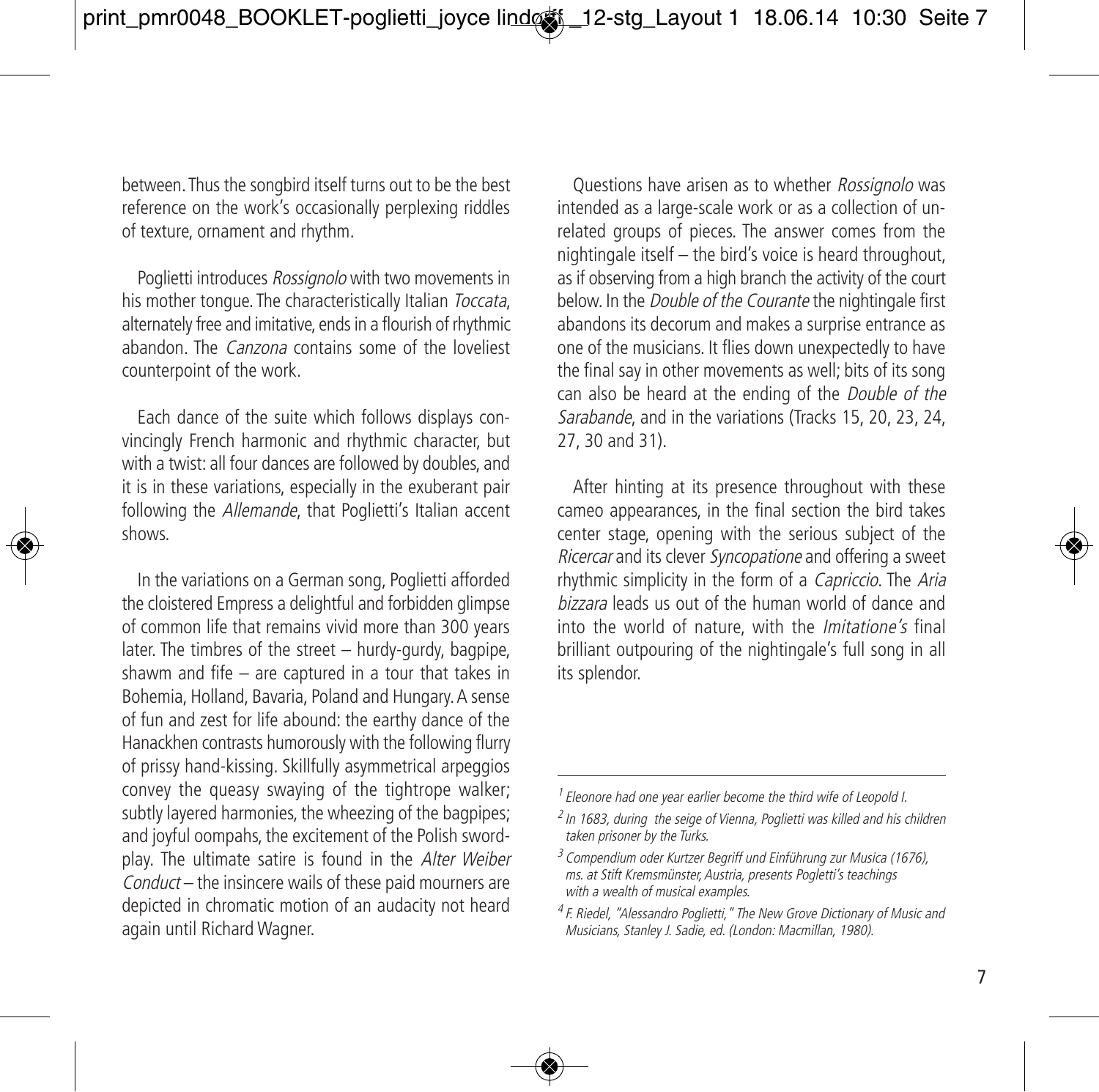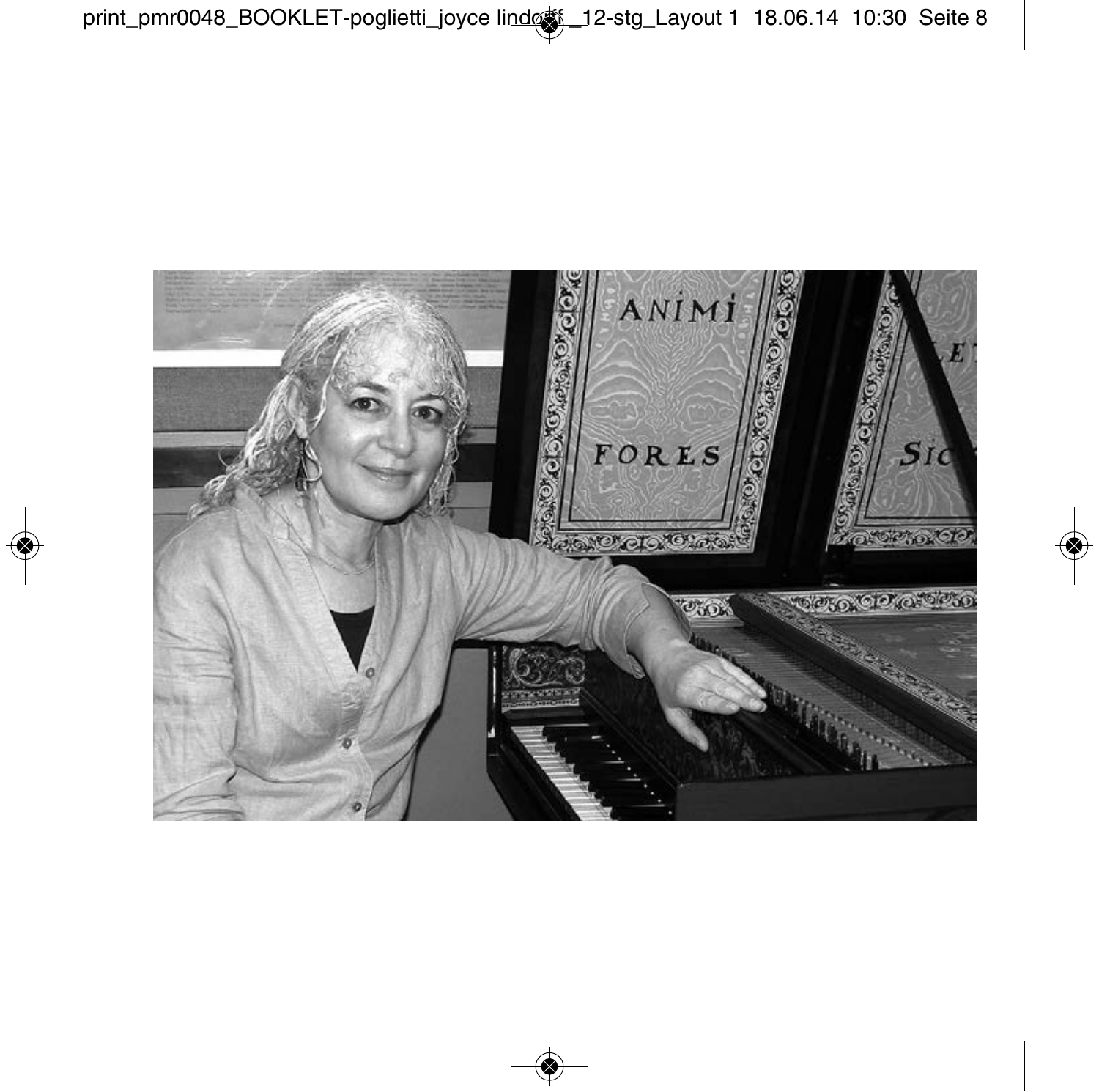Harpsichordist **Joyce Lindorff** has won rave reviews for her concerts in the US, Europe, and Asia. Lindorff earned a doctorate at The Juilliard School as a pupil of Albert Fuller. Her earlier degrees were a Masters from the University of Southern California and a BA from Sarah Lawrence College. A Fulbright Scholar, she has received recitalist awards from the Pro Musicis Foundation and the National Endowment for the Arts (US). Her discography includes the first complete recordings of Poglietti's Rossianolo and The Harpsichord Miscellany II. She has recorded for the Titanic, Centaur, CRI, Serenus and Digitech labels, and her articles have appeared in the journals. *Early Music* and Rivista italiana di musicologia.

As an ensemble player Joyce Lindorff has appeared with the Waverly Consort, Hesperus, Tempesta di Mare, Newberry Consort, Charbonnier Viol Ensemble, and others. After many years as a freelance musician in New York, where she performed with the New York Philharmonic and several chamber orchestras, she began her teaching career at Cornell University. A seven-year residence in China followed, with performances as soloist with the Shanghai Symphony Orchestra, at the Hong Kong Arts Festival, and as Artist-in-Residence for Hong Kong's classical radio station, RTHK. Currently Professor of Keyboard Studies at Temple University in Philadelphia, she regularly returns to perform and teach in Hong Kong, Taiwan, Macau and China, where she is an Honorary Visiting Professor at the Shanghai Conservatory. She previously taught harpsichord and performance practice on the faculty of Cornell University's Center for Eighteenthcentury Music and directed the Cornell Summer Harpsichord Workshop.

In addition to early music, Joyce Lindorff has performed a vast repertoire of contemporary harpsichord repertoire, with many works composed for her.

joycelindorff.com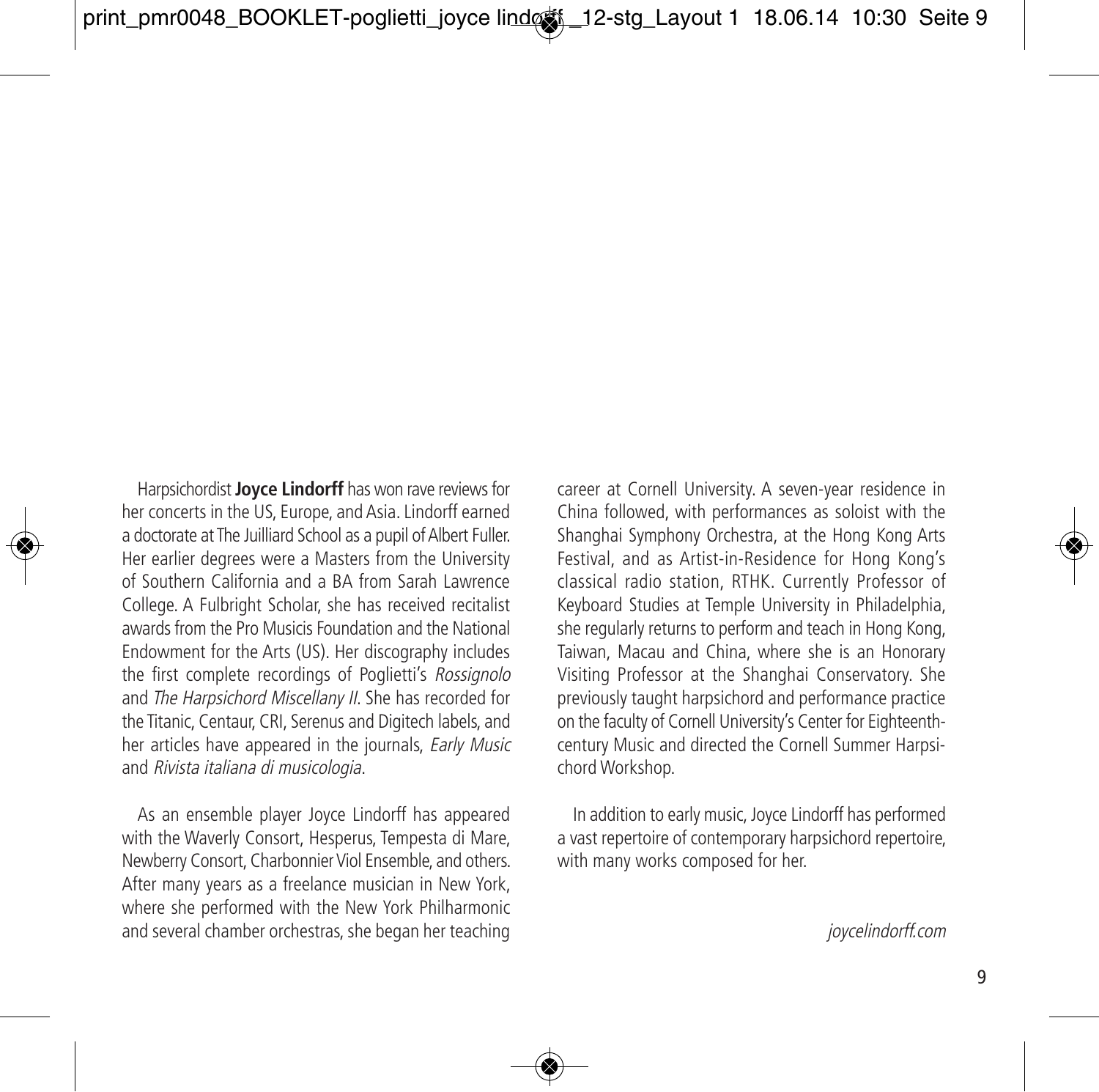| pmr 0048                        |                                                                 |
|---------------------------------|-----------------------------------------------------------------|
| <b>Recording Date:</b>          | 4 – 6 April 1994                                                |
| <b>Recording Venue:</b>         | Bradley Hills Presbyterian Church, Bethesda / Maryland USA      |
| Recording,                      |                                                                 |
| <b>Editing &amp; Mastering:</b> | Curt Wittig                                                     |
| Producer:                       | Tina Chancey                                                    |
| Harpsichord:                    | Barbara & Thomas Wolf, Washington D.C. 1993 (after Dumont 1707) |
| <b>Harpsichord Technician:</b>  | Barbara Wolf                                                    |
| <b>Booklet Text:</b>            | Joyce Lindorff                                                  |
| <b>Translation:</b>             | paladino media                                                  |
| Photos:                         | Ryan S. Brandenberg, Joan Jasak                                 |
| <b>Graphic Design:</b>          | Brigitte Fröhlich                                               |

a production of **paladino music** & 2014 paladino media gmbh, vienna www.paladino.at

 $(\overline{LC})$  20375)